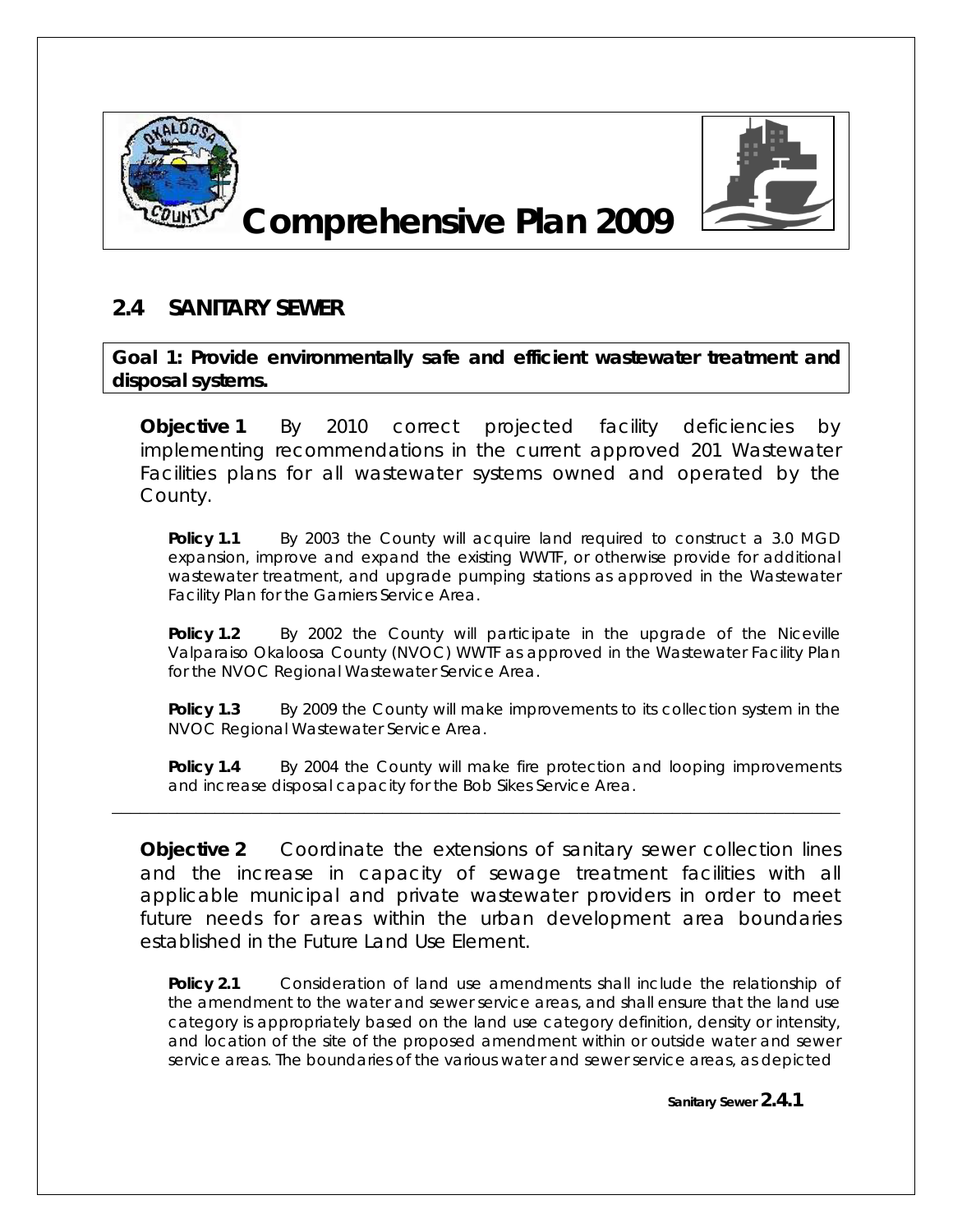on the Water and Sewer Service Area Map shall not be changed as a result of annexation or a land use map amendment, but shall only be changed through a specific boundary amendment approved by the BCC unless such alteration is pursuant to a currently existing or subsequently entered into written agreement, entered into between the County, a municipality, or some other sewer service provider, which governs such boundary change.

**Policy 2.2** The County will provide extensions and increases in sewer capacities as scheduled in the five-year Schedule of Capital Improvements and will review projects on an annual basis.

**Policy 2.3** The level of service standards for sanitary sewer facilities shall be:

- a. Provide the capacity to collect and treat a minimum of 100 gallons per capita per day (225 gpd peak demand) for the Garnier and West Okaloosa systems;
- b. Provide the capacity to collect and treat a minimum of 100 gallons per capita per day (225 gpd peak demand) for the East Okaloosa system; Provide the capacity to collect and treat a minimum of 100 gallons per capita per day (225 gpd peak demand) for all other County operated systems; and
- c. If served by other than County operated systems, the provider's LOS must be met.

**Policy 2.4** All improvements for replacement, expansion, or increase in capacity of facilities for all entities having operational and maintenance responsibilities for sewage facilities in the unincorporated areas shall be consistent with adopted level of service standards and concurrent with the needs of the development.

**Policy 2.5** The County will continue to cooperate and coordinate with Eglin Air Force Base on the use of spray fields located on the base.

**Policy 2.6** The County shall require for water-saving plumbing devices in accordance with the Northwest Florida Resource Management Plan.

**Policy 2.7** The County will continue to participate, coordinate and cooperate with the Regional Utility Authority in the consideration of regional sanitary sewer issues.

\_\_\_\_\_\_\_\_\_\_\_\_\_\_\_\_\_\_\_\_\_\_\_\_\_\_\_\_\_\_\_\_\_\_\_\_\_\_\_\_\_\_\_\_\_\_\_\_\_\_\_\_\_\_\_\_\_\_\_\_\_\_\_\_\_\_\_\_\_\_\_\_\_\_\_\_\_\_

*Objective 3 Maximize the use of existing facilities and discourage urban sprawl through coordination of facility locations with land use requirements of the Future Land Use Element. Existing facilities will be maximized by maintaining and expanding central sanitary service within the urban development area boundaries, phasing out the use of septic tanks and package plants within these boundaries, and limiting or prohibiting the extension of sanitary sewer facilities outside of these boundaries.* 

**Policy 3.1** Use of on-site wastewater treatment systems shall be limited to the following conditions: